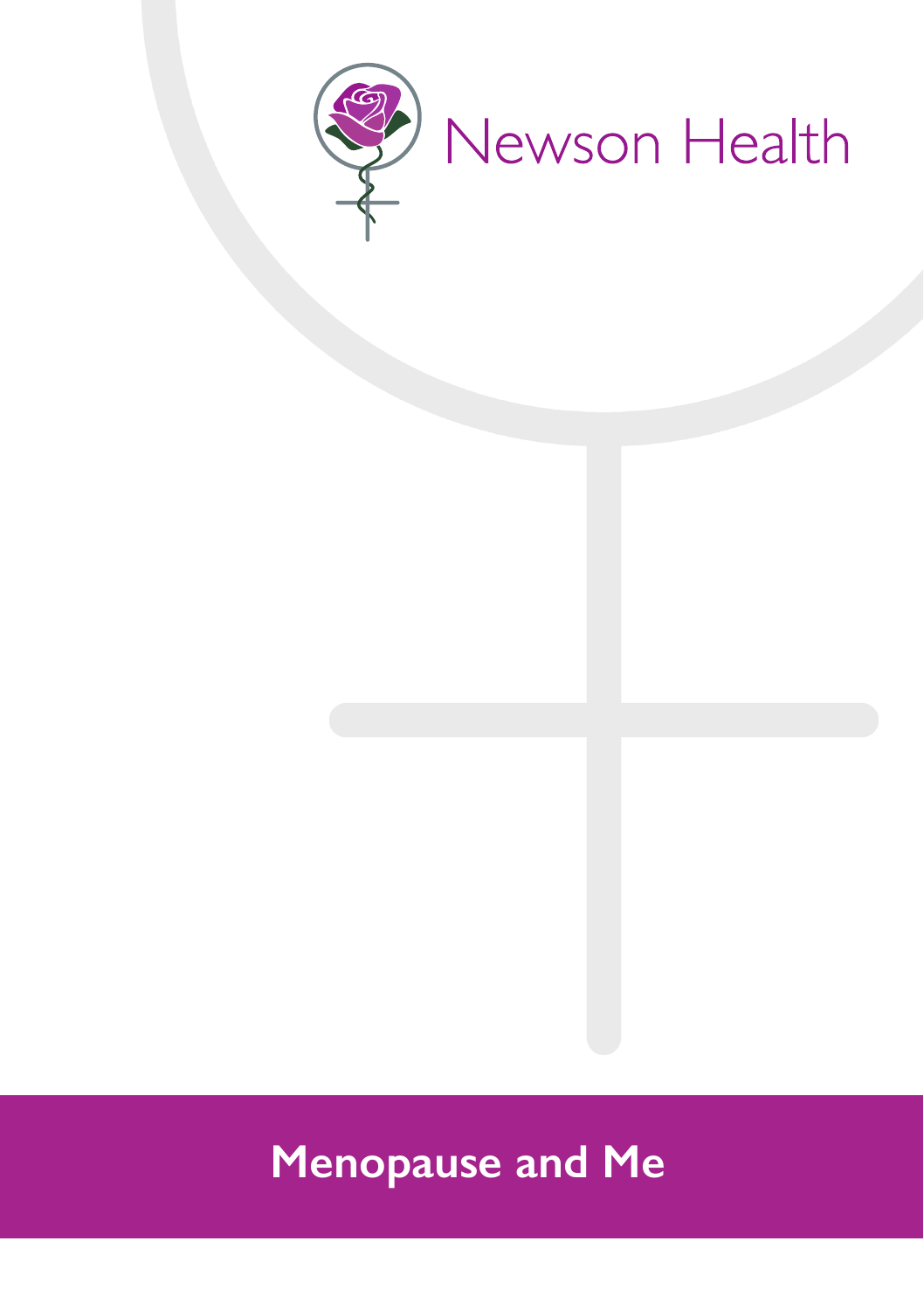This booklet has been written by Dr Louise Newson, GP, menopause specialist and founder of the Newson Health Menopause and Wellbeing Centre in Stratford-upon-Avon, England.

> For more information on Dr Newson visit www.menopausedoctor.co.uk

# **Contents**

| Long-term health problems that                     |
|----------------------------------------------------|
|                                                    |
| Treatments: hormone replacement therapy (HRT)  7-8 |
|                                                    |
|                                                    |
|                                                    |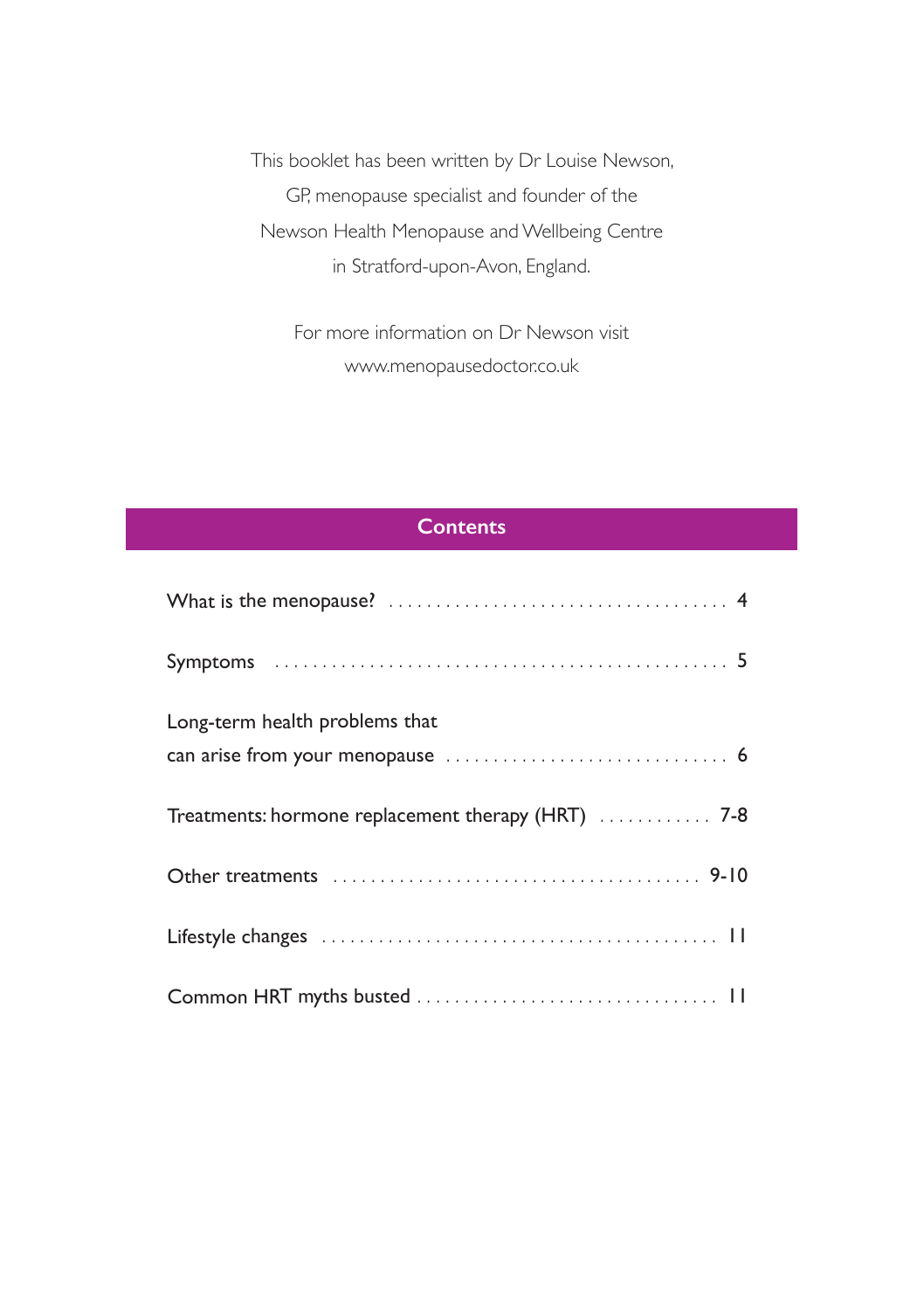# **Menopause and me**

# **Did you know? About three in four women will experience symptoms during their menopause**

Your menopause is a not an illness or medical condition: it is a completely normal life event for women.

However, this means that the troublesome symptoms it can bring are all too often under recognised, undervalued and not taken seriously.

Symptoms such as hot flushes, fatigue, mood changes and brain fog can affect all aspects of life, including home life, relationships and careers.

This guide looks at what your menopause actually is and the symptoms you may experience, as well as the treatments and lifestyle changes that make a real difference.

The information in this guide is aimed at women aged 45 and over. If you are under 45, you should refer to the Menopause and Me for Younger Women guide.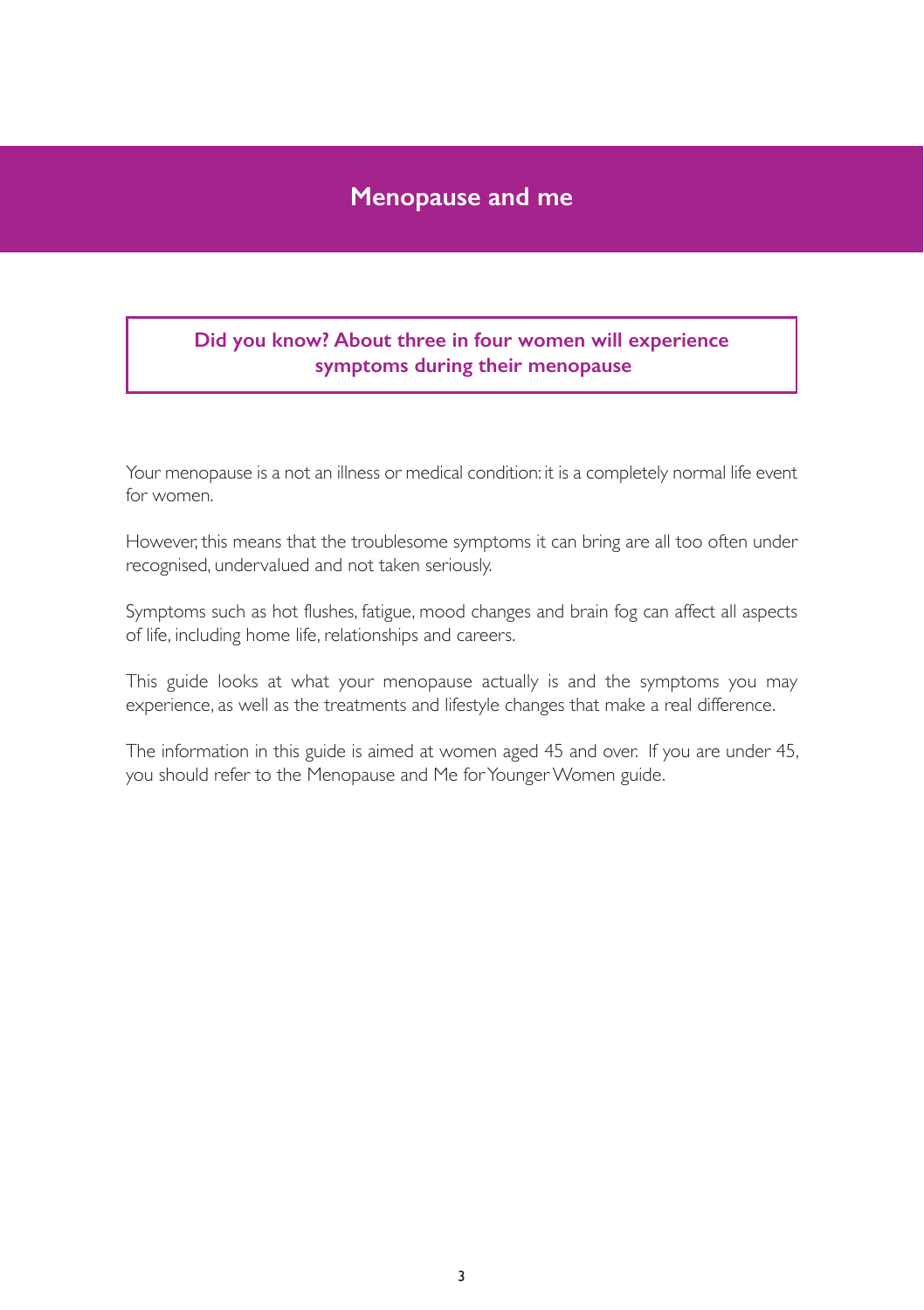#### **Did you know? The average age of the menopause is 51**

Your menopause is when you stop having periods. It occurs when your ovaries stop producing eggs and as a result, levels of hormones called estrogen and progesterone fall.

#### There are four key stages to be aware of:

Pre-menopause: the time in your life before any menopausal symptoms occur. Perimenopause: when you experience menopausal symptoms due to hormone changes, but still have your period.

Menopause: when you do not have a period for 12 consecutive months.

Postmenopause: the time in your life after you have not had a period for 12 consecutive months.

# **How and when does your menopause happen?**

The average age of the menopause is 51, and although symptoms of the perimenopause can often start at around 45 years of age.

If the menopause occurs when a woman is under 45 then it is called an early menopause. If it occurs before the age of 40 it is classed as premature ovarian insufficiency (POI).

Hormones estrogen and progesterone

work together to regulate the menstrual cycle and production of eggs. Estrogen also plays an important role throughout a woman's body, including bones, memory, mood and even hair and skin.

During your perimenopause and menopause, hormone levels fluctuate greatly and this imbalance can result in a range of symptoms, from hot flushes to aches, pains and mood changes.

# **Early Menopause**

If your menopause occurs when you are under 45 it is known as an early menopause. Menopause in women under 40 years is usually referred to as Premature Ovarian Insufficiency (POI).

Certain circumstances can trigger an early menopause or POI. These include surgery involving the ovaries, having radiotherapy to the pelvic area as a treatment for cancer, or certain types of chemotherapy drugs to treat cancer (for more information on early menopause and POI, read the Menopause and Me for Younger Women booklet).

# **Did you know? Women spend on average a third of their life postmenopausal**

# **How is the menopause diagnosed?**

If you are over 45, have irregular periods and other typical symptoms, then a health professional should be able to diagnose your menopause without the need for tests.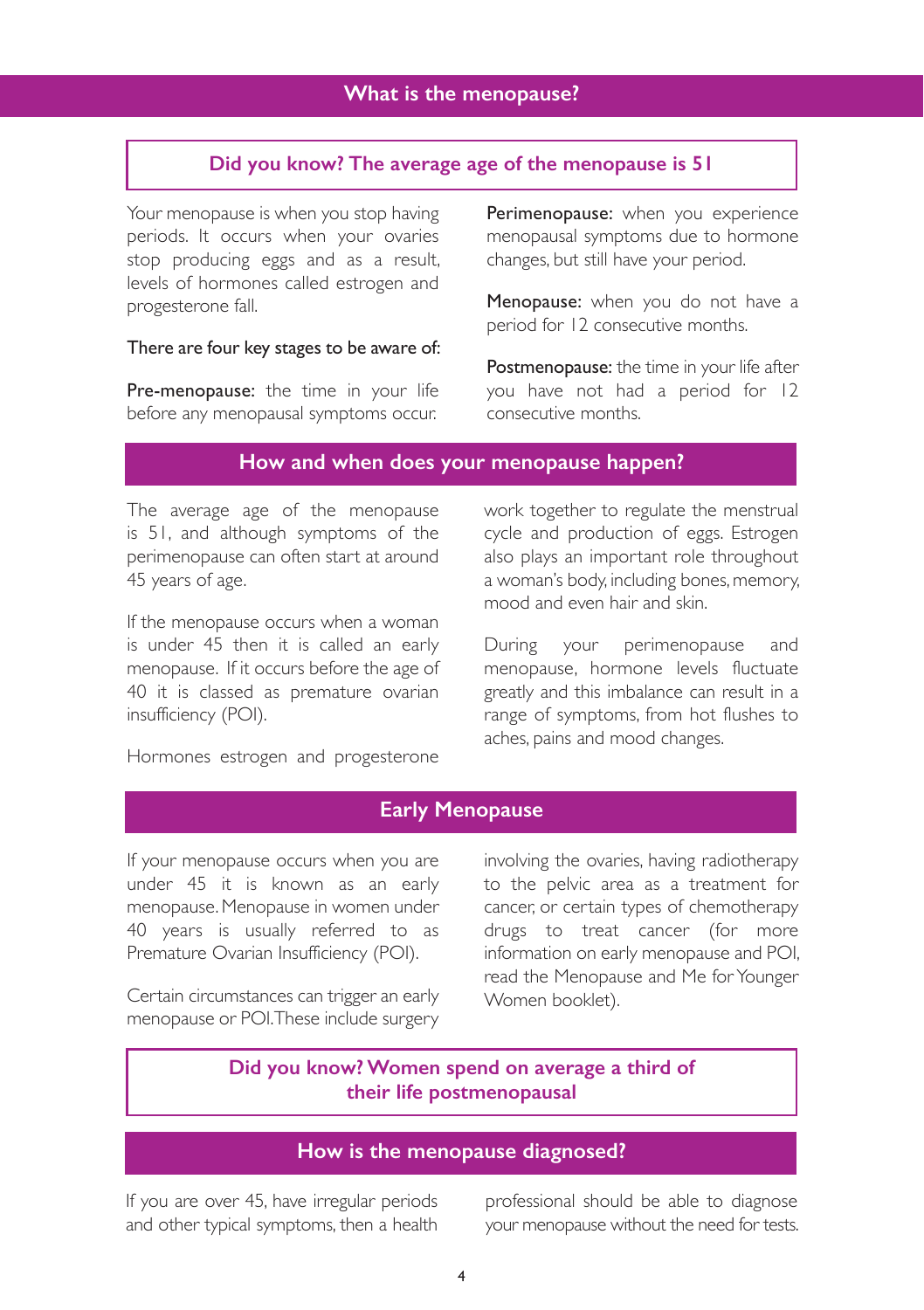# **Did you know? Changes to periods can often be the first sign of your menopause**

The majority of women will experience symptoms during their menopause, which can affect both their home and work lives.

The severity of symptoms varies tremendously between women. Some will only experience them for a few months, others can continue to suffer for years – even decades.

Common symptoms can include:

Period changes: This is often the first sign. You can experience a change in flow and your periods will become less frequent, before stopping completely.

Hot flushes: This is the most common symptom of all, affecting three out of four women. Hot flushes can come on suddenly at any time of day, spreading throughout your face, chest and body. For some women they may last for moments, for others several minutes. Hot flushes can have associated symptoms such as sweating, dizziness or even heart palpitations.

Night sweats: Many women find they wake up drenched in sweat and have to change their pyjamas or bed clothes. This can also be a disruptive symptom for partners too.

Mood changes: Some women who suffer from mood changes find they are very disruptive to work and home life. You may find mood changes more common if you have had premenstrual syndrome in the past.

Fatigue and poor sleep: Poor sleep can be related to night sweats, but you may find you are more tired during the day even if your sleep is not affected.

Brain fog: This is a collective term for symptoms such as memory slips, poor concentration, difficultly absorbing information and a feeling your brain is like 'cotton wool'. Brain fog can not only present a challenge while at work, it can also affect the simplest of tasks like reading a book or listening to the radio.

Loss of sexual desire: It is common to lose interest in and pleasure from sex around the time of the menopause; feeling tired, having a low mood and experiencing night sweats can all be contributing factors. There is also a hormonal reason why your libido may feel rock-bottom. Women have testosterone, as well as men, and this hormone can influence our sex-drive. Testosterone levels tend to decline in women during the menopause which may lead to less interest in sex.

Joint pains and muscle aches: Estrogen is very important in providing lubrication for your joints and preventing inflammation, so low levels can leave your joints sore and aching.

Hair and skin changes: Estrogen helps to build collagen - the protein that protects the structure of our skin. Lower levels of estrogen can lead to reduced elasticity, fine lines and dryness. Some women find their skin becomes itchier, or they develop acne. Changing hormones can also make your hair thinner and less glossy, and you may notice increased facial hair growth.

Worsening migraines: If you suffer from migraines, you may find they become more severe and closer together.

Vaginal and urinary symptoms: Low estrogen can cause the tissues around the vagina to become thinner, dry, itchy and inflamedknown as vaginal atrophy or atrophic vaginitis. Your vagina also expands less easily during sex, making sex uncomfortable or painful. Low estrogen also thins the lining of the bladder, leading to the urge to urinate more frequently. Some women find they have recurrent urinary tract infections.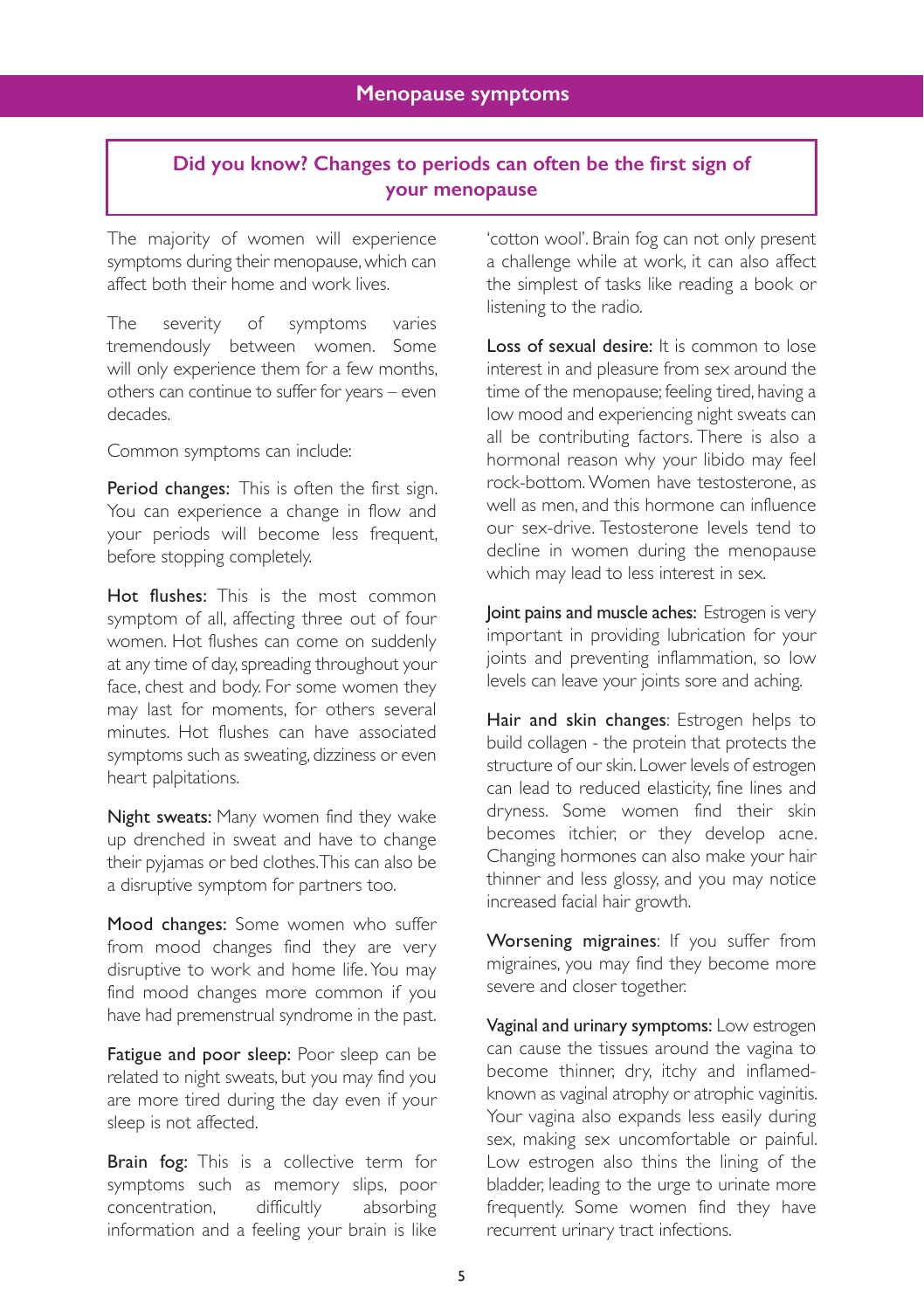## **Osteoporosis**

# **Did you know? Women lose up to 10% of their bone-strength in the first five years after menopause**

Osteoporosis is a condition that weakens the bones and makes them more likely to break.

People with osteoporosis have an increased risk of fractures, even with little or no trauma – meaning that normal stresses on the bones from standing, coughing or even hugging, can result in fractures.

and healthy but as this hormone reduces during the menopause women are at greater risk of developing osteoporosis than men. Women can lose up to 10% of their bone density in the five years after the menopause.

Other factors that increase the risk of bone-weakening are a family history of osteoporosis, smoking and heavy drinking.

Estrogen helps keep our bones strong

# **Cardiovascular disease**

This refers to conditions affecting the heart and blood vessels, such as coronary heart disease, congenital heart disease, stroke and vascular dementia. Estrogen helps keep our blood vessels healthy and helps control cholesterol, so fluctuating levels of estrogen can increase your

chances of getting cardiovascular disease.

Other factors that increase your risk of getting cardiovascular disease include high blood pressure, smoking, being overweight and a family history of cardiovascular disease.

# **Vaginal dryness and urinary symptoms**

# **Did you know? Symptoms of vaginal dryness can get worse as you get older**

As mentioned, one of the symptoms of the menopause is vaginal dryness and other urinary complications due to reduced estrogen in the body.

These symptoms can occur during the

perimenopause or menopause but tend to get more noticeable after the menopause – during the postmenopausal phase – and can get quite troublesome for many women.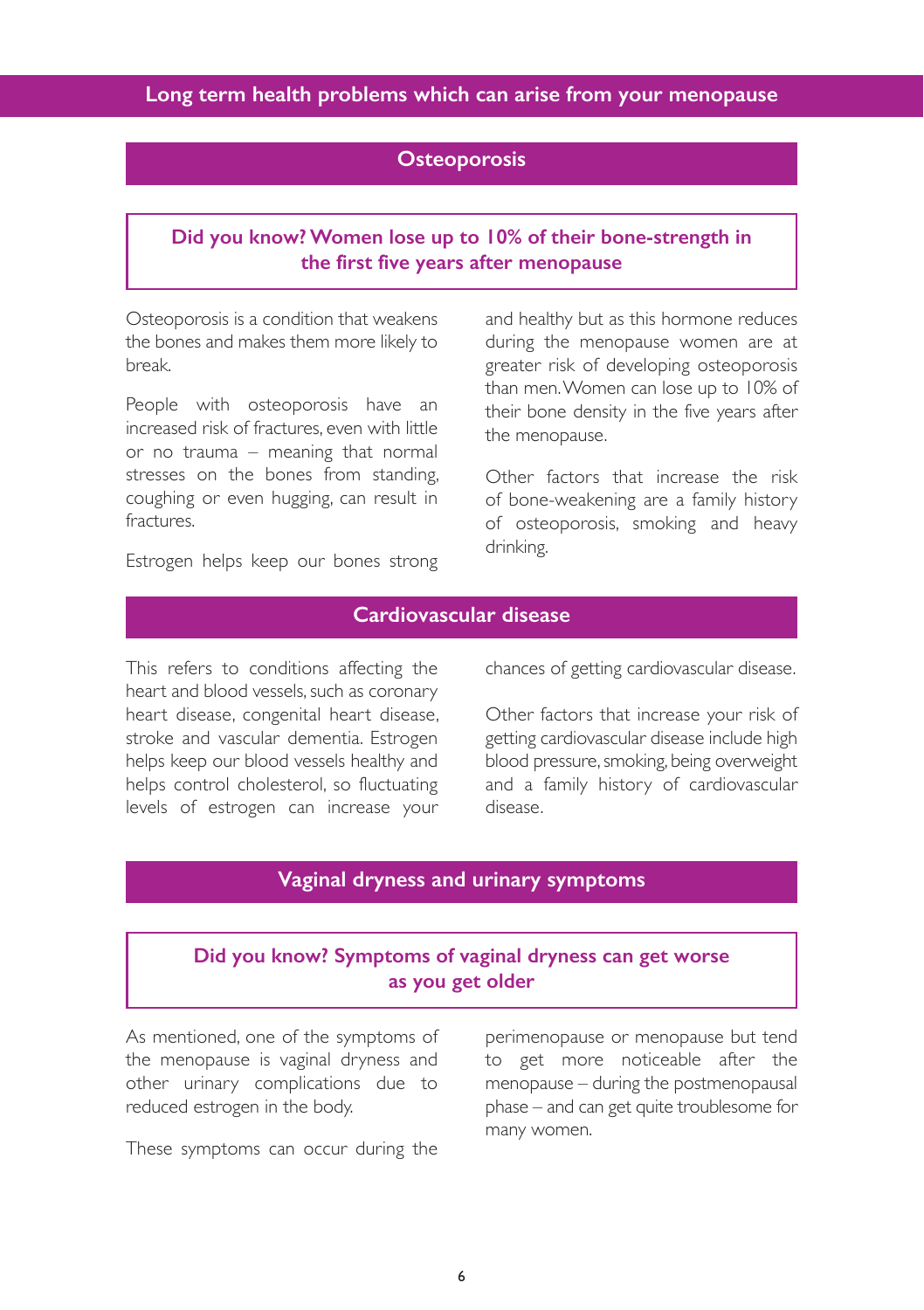# **Treatments: Hormone Replacement Therapy (HRT)**

There are a range of treatments available to help manage your menopause symptoms and, in many cases, vastly improve your quality of life.

Your first step should be talking to a health professional about the options available to you, so you can make an informed decision about the potential benefits and risks. Don't wait until symptoms become unmanageable before you seek advice.

A trusted source of information is the 2015 guidelines on menopause by medicines regulator the National Institute for Health and Care Excellence (NICE). It contains information on treatments that can help your symptoms, what sort of information you should expect during an appointment with a health professional, and questions you can ask (www.nice.org.uk/guidance/ng23).

# **Hormone Replacement Therapy (HRT)**

HRT is a treatment that relieves symptoms by replacing the estrogen your body stops making after the menopause. The type of estrogen most commonly used these days is 17 beta-estradiol. Many women also need to take a progestogen alongside estrogen – known as combined HRT. Some women also take testosterone as part of their HRT.

Estrogen available as a skin patch, gel applied to the skin or as a tablet, HRT remains the most effective treatment to relieve symptoms. Yet it is thought that in some parts of the UK only one in ten women who would benefit from HRT actually take it.

# **HRT benefits**

#### Your symptoms will improve

Many women find their symptoms improve within a few months of starting HRT and feel like they have their 'old life' back, improving their overall quality of life.

Hot flushes and night sweats usually stop within a few weeks of starting HRT. Many of the vaginal and urinary symptoms usually resolve within three months, but it can take up to a year in some cases.

You should also find that symptoms such as mood changes, difficulty concentrating, aches and pains in your joints and the appearance of your skin will also improve.

## Your risk of cardiovascular disease will reduce

There is some evidence that taking HRT,

particularly estrogen-only HRT, reduces your risk of cardiovascular disease. The benefits are greatest in women who start HRT within ten years of their menopause.

#### Your risk of osteoporosis will reduce

Taking HRT can help prevent and reverse bone loss, even for women who take lower doses of HRT, so it can reduce your risk of bone fracture due to osteoporosis.

#### Your risk of other diseases will reduce

Studies have shown that women who take HRT also have a lower future risk of type 2 diabetes, osteoarthritis, bowel cancer, depression and dementia.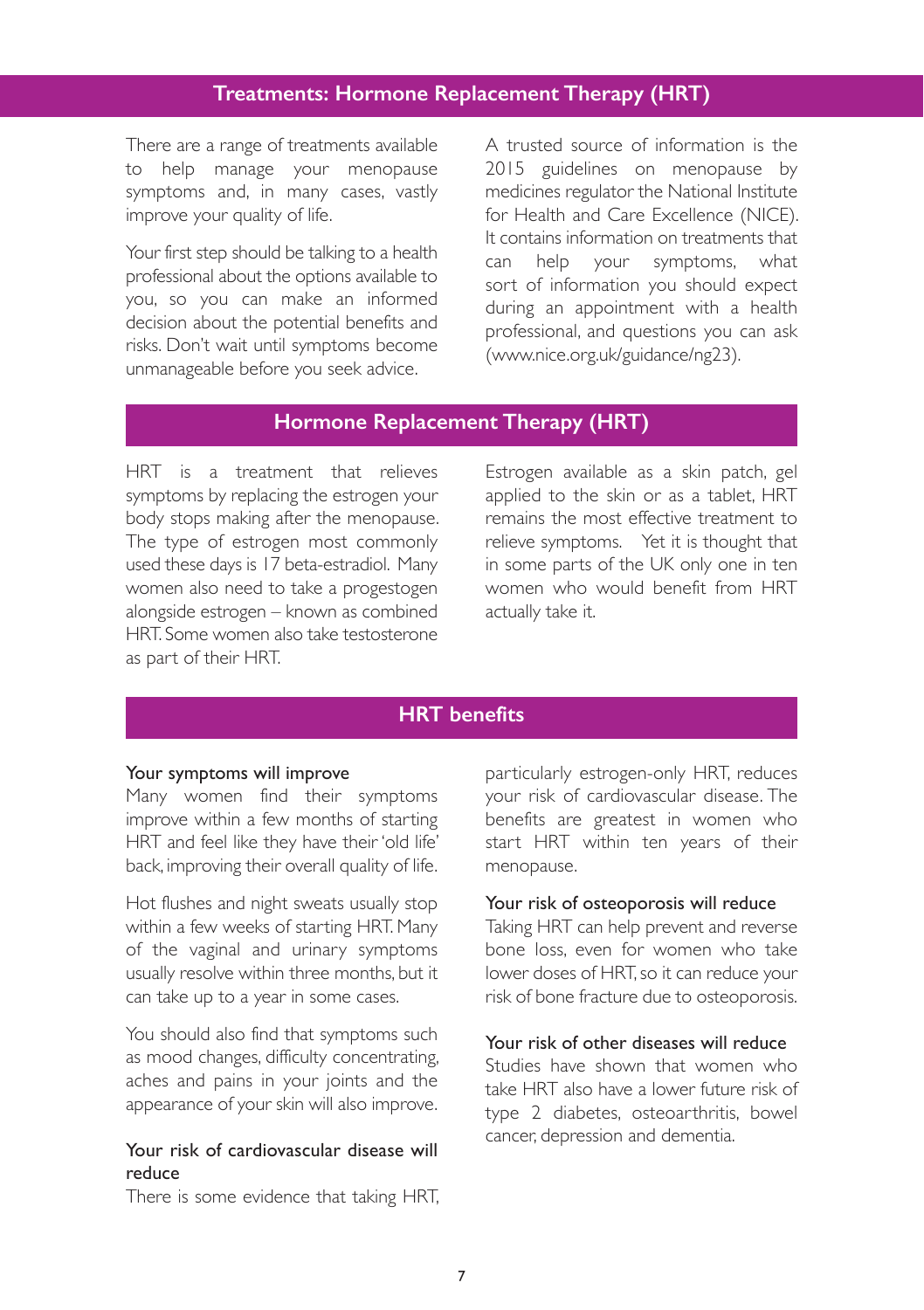## **HRT risks**

For the majority of women who start taking HRT under 60, the benefits outweigh the risks.

The type of HRT that is suitable for you usually depends on 4 factors:

- your medical history
- any existing conditions
- whether you still have your womb (uterus) or not
- and if you are still having periods.

If you still have a uterus, then you will need to take a progestogen (a synthetic type of the hormone progesterone) or body identical progesterone alongside estrogen, known as combined HRT. This is because taking estrogen on its own can increase the risk of uterine cancer, but taking a progestogen reverses this risk.

There are two small risks for some women who take HRT - the risk of breast cancer and the risk of a blood clot. The one that worries most women is breast cancer. Your actual risk depends on many factors including age, family history and your general health and not on whether you take HRT alone. That is why it is crucial you discuss your individual circumstances with a health professional.

Studies have shown that women who take estrogen-only HRT do not have an increased risk of breast cancer. Taking combined HRT (estrogen and progestogen) may be

associated with a small risk of developing breast cancer. Some studies show this risk reduces if using a type of progestogen called micronised progesterone, which is derived from plants. The risk of breast cancer with taking combined HRT is very low. Women who are obese actually have far greater risk of developing breast cancer, than women of a healthy weight taking combined HRT.

If you have a history of blood clots, liver disease or migraine then you can still take HRT but you may be recommended to use an estrogen patch or gel as this is associated with no risk of clots. If you need progestogen then this is usually still given as a tablet or a Mirena coil can be used instead.

Side effects of HRT The most common side effects include nausea, some breast discomfort or leg cramps. Side effects are most likely to occur when you first start taking HRT and then usually settle with time.

Different brands of HRT use different estrogens and progestogens, so you may find that changing brands helps with the side effects. Switching the delivery method of HRT – for example from tablets to patches – can also help.

Some women find that HRT patches can irritate the skin, so talk to a health professional about switching brands.

# **Body-identical and bioidentical hormones: what you need to know**

These days the NHS and private menopause specialists offer a more modern type of HRT containing estrogen that is derived from plants, such as yams. This is known as bodyidentical estrogen, as it has the same molecular structure as the estrogen produced by our bodies.

However, some private clinics offer a type of HRT known as bioidentical HRT. Like bodyidentical estrogen, it is derived from plants. But the crucial difference is that some clinics offer bioidentical treatment that is 'compounded' or custom-blended following hormone testing.

According to the British Menopause Society,

bioidentical HRT products are not authorised by the Medicines and Healthcare Products Regulatory Agency (MHRA).

They are marketed as natural supplements and do not require approval by the MHRA. As a result, they have not been through the rigorous process of drug development, which conventional medicines and products undergo.

Compounded or bioidentical hormones have not been scientifically evaluated in clinical trials for effectiveness and safety, and there is no evidence that they are more effective than licensed types of HRT.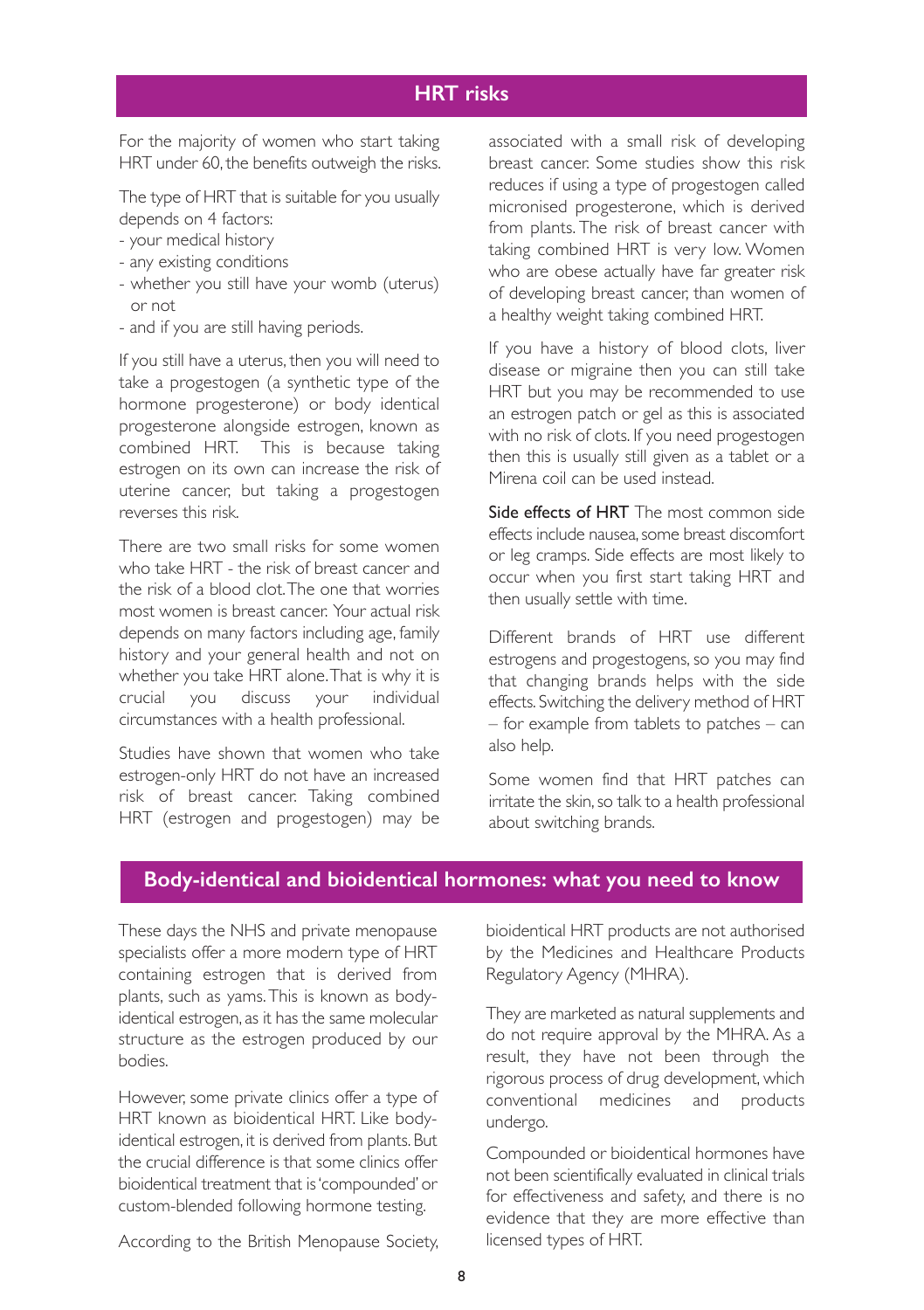## **Other treatments**

## **Testosterone**

# **Did you know? Women produce three times as much testosterone than estrogen before the menopause**

As well as regulating sex drive, testosterone helps with your mood, memory and concentration. Not all women will need testosterone but talk to

your health professional if you find HRT alone is not helping with these symptoms. Testosterone is given as a cream or gel, or sometimes as an implant.

## **Treatments for vaginal dryness and urinary symptoms**

To ease these symptoms, estrogen can be given directly to the vagina in the form of a cream, a tablet (pessary) or a silicon ring inserted into the vagina.

Using estrogen in this way is not the same as taking HRT, so it does not have the same associated risks. Estrogen applied directly to the vagina can be safely used by most women on a regular basis for a long period of time, which is important as symptoms can continue when you are postmenopausal and they often return when you stop treatment.

Another option for dryness is vaginal moisturisers and lubricants during sex. These products can be bought over the counter and can be used either alongside vaginal estrogen treatments or on their own.

Your symptoms should improve within a few weeks of treatment. See a health professional if symptoms do not improve, as these can be due to other conditions.

## **Cognitive Behavioural Therapy (CBT)**

CBT is a talking therapy recommended by NICE as a treatment for low mood associated with menopause. It focuses on changing the way you think and behave, with sessions either in groups or one-toone with a therapist. You can be referred via your GP, but many women find it is quicker to organise privately.

## **Other treatments**

There are some alternative prescription medications that can be used for symptoms if HRT cannot be given or is not preferred. These include

antidepressants such as citalopram or venlafaxine - which can improve hot flushes but often have side effects, such as nausea.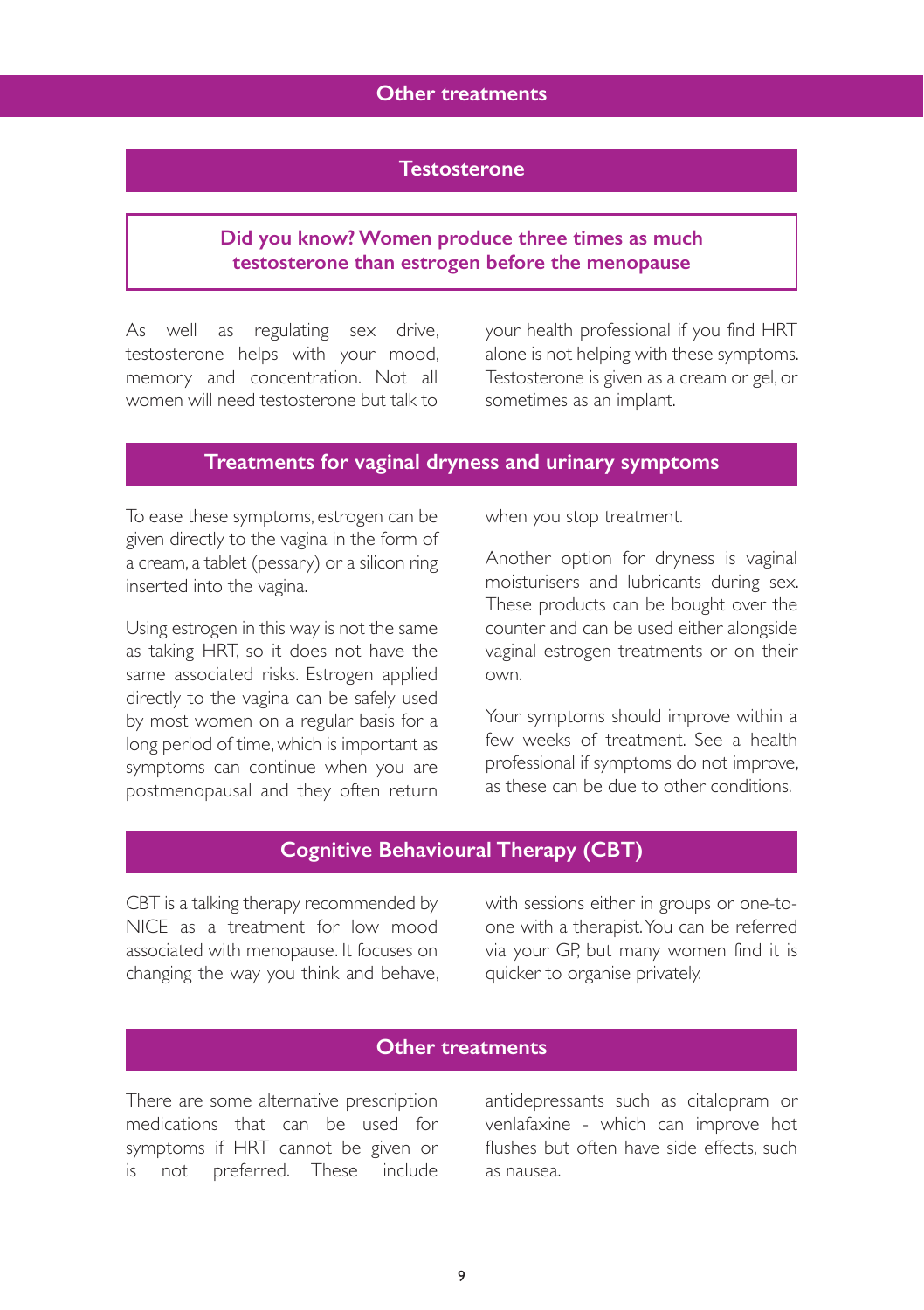# **Herbal medicines**

Some women consider taking herbal medicines alongside or instead of conventional medicines.

There is a huge market out there for menopausal symptoms, including St John's wort, red clover and black cohosh. Herbal medicines though natural, are not necessarily safer. There is much variety in their effectiveness and potency. In addition, some come with side effects and can interfere with other medicines you may be taking.

It is also worth remembering that although herbal medicines might help some of your symptoms, they won't address your hormone levels and in turn won't protect your bones or reduce your risk of cardiovascular disease.

If you are considering herbal medicines, speak to a health professional.

#### Traditional Herbal Registration (THR) certification mark.

The MHRA oversees a scheme called the THR certification mark. If you are thinking of using herbal medicines, you should look out for this logo, as it means it has been deemed safe when used as intended, manufactured to set quality standards and has reliable and accurate product information. The authorised usage and dosage of the medicine is based on evidence of its traditional use, but the effectiveness of the product has not been assessed by the MHRA.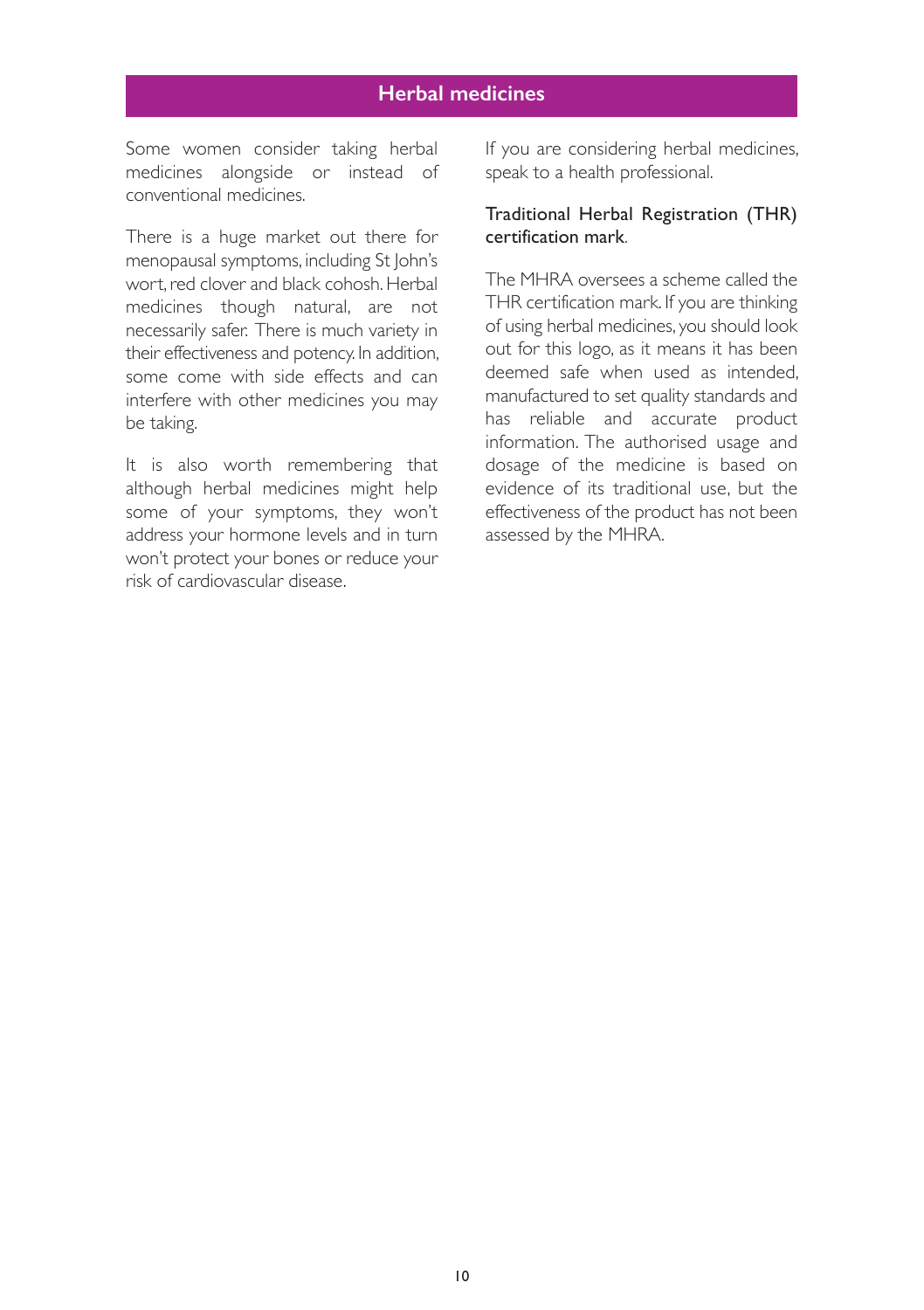# **Did you know? Alcohol, caffeine and spicy foods can all trigger hot flushes**

Maintaining a healthy lifestyle is important for women of all ages, but particularly during your menopause. You should be aiming to:

Eat a healthy, balanced diet: a diet rich in calcium helps protect your bones and reduce the risk of osteoporosis.

Exercise regularly: NHS guidelines state you should try and aim for 30 minutes of moderate exercise five times a week. Weight-bearing exercises, such as walking or running, are also important to maintain bone strength.

Limit alcohol and cigarettes: alcohol can

interrupt sleep and exacerbate hot flushes. If you do smoke, cut down with the aim of quitting altogether.

Get enough vitamin D: vitamin D also plays a part in keeping your bones strong and healthy. You should get all the vitamin D you need from sunlight and the small amounts found in food, but you may also want to take a supplement.

Relax: If work is proving stressful, take time out for yourself. Do something you enjoy that lifts your mood, such as yoga, having an aromatherapy massage or just spending time with loved ones.

# **Common HRT myths busted**

Myth: You should wait for your symptoms to be unbearable before seeing a health professional about HRT

False. You can start taking HRT from when symptoms start, even when you are perimenopausal.

Myth: HRT delays the menopause

False. If you experience menopausal symptoms after stopping HRT, you would have experienced them even if you had never taken HRT.

Myth: You should stop taking HRT after five years

False. There is no maximum amount of time you should take HRT for. It depends on your individual circumstances, risks and benefits and personal choice.

Myth: HRT is not suitable if you suffer from migraines

False. If you have a history of migraine, you should opt for HRT in the form of a patch or gel rather than a tablet. Women who have migraines with aura (visual disturbances such as flashing or seeing spots) have a small increased risk of stroke when taking estrogen in tablet form, but not as a patch or gel.